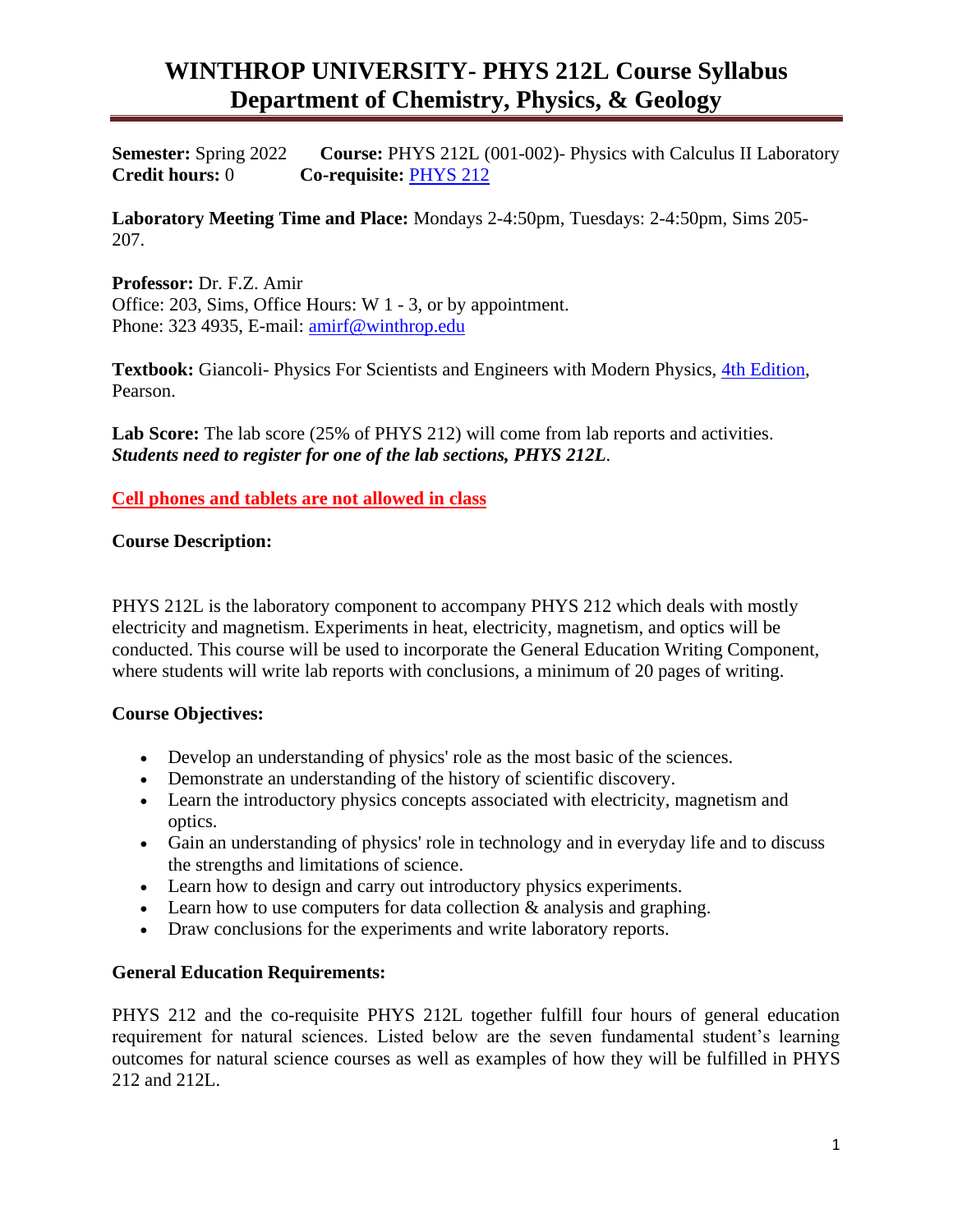Students will be:

1. Conversant with a few fundamental concepts from among the three main areas of natural science, including earth, life, and physical sciences. (*e.g., electricity and magnetism, and optics)*

2. Able to apply the scientific methodologies of inquiry. (*e.g., experiments and investigations in the PHYS 212L laboratory)* 

3. Able to discuss the strengths and limitations of science. (*e.g., experimental error and analysis in the PHYS 212L laboratory*)

4. Able to demonstrate an understanding of the history of scientific discovery. (*e.g., topics and devices are introduced with historical perspectives)*

5. Able to discuss the social and ethical contexts within which science operates. (*e.g., environmental and health hazards of new devices and materials and sharing of knowledge)*

6. Able to communicate about scientific subjects including (lab courses only) the defense of conclusions based on one's own observations. (e.g., *PHYS 212L laboratory reports*)

7. Able to discuss the application of scientific knowledge to the social sciences and to nonscientific disciplines. (*e.g., application of technology in everyday life)* 

### **COVID-19 Statement:**

During this pandemic period each student is expected to act in the best interest of the WU community by behaving responsibly to limit the spread of the COVID-19 virus. All students, faculty, and staff must wear masks inside buildings and classrooms, unless alone in a private office. All members of the campus community must follow campus guidance on masking. Please do not attend classif you have fever or any signs of the COVID virus; do not attend classif your roommate or someone you have close contact with acquires the virus and be respectful of others' desire to remain COVID-free. Students who violate WU guidelines will be asked to comply. Continued failure to comply may result in referral to the Dean of Students Office as a student conduct violation.

### **COVID-Related Absence:**

Students should contact Health Services regarding a positive test, close contact, or enhanced COVID-like symptoms. Any student who has either tested positive, has COVID-like symptoms, or has close contact with someone who has COVID, must contact Health Services. Students should log in to the Patient Portal to schedule a **TELEPHONE TRIAGE** Appointment w/ **COVID** as the reason and upload the positive test result if applicable. Health Services will communicate with the student on what steps to take next, and if need be, the Dean of Students Office will get absence verification for required isolation and quarantine. Students who verify their absences through the Dean of Students Office often minimize any academic impact caused by missed class time. Health Services will only provide dates of absence, not medical information. Please note, residential students who test positive or are a close contact are expected to follow their personal COVID Quarantine and Isolation Plan.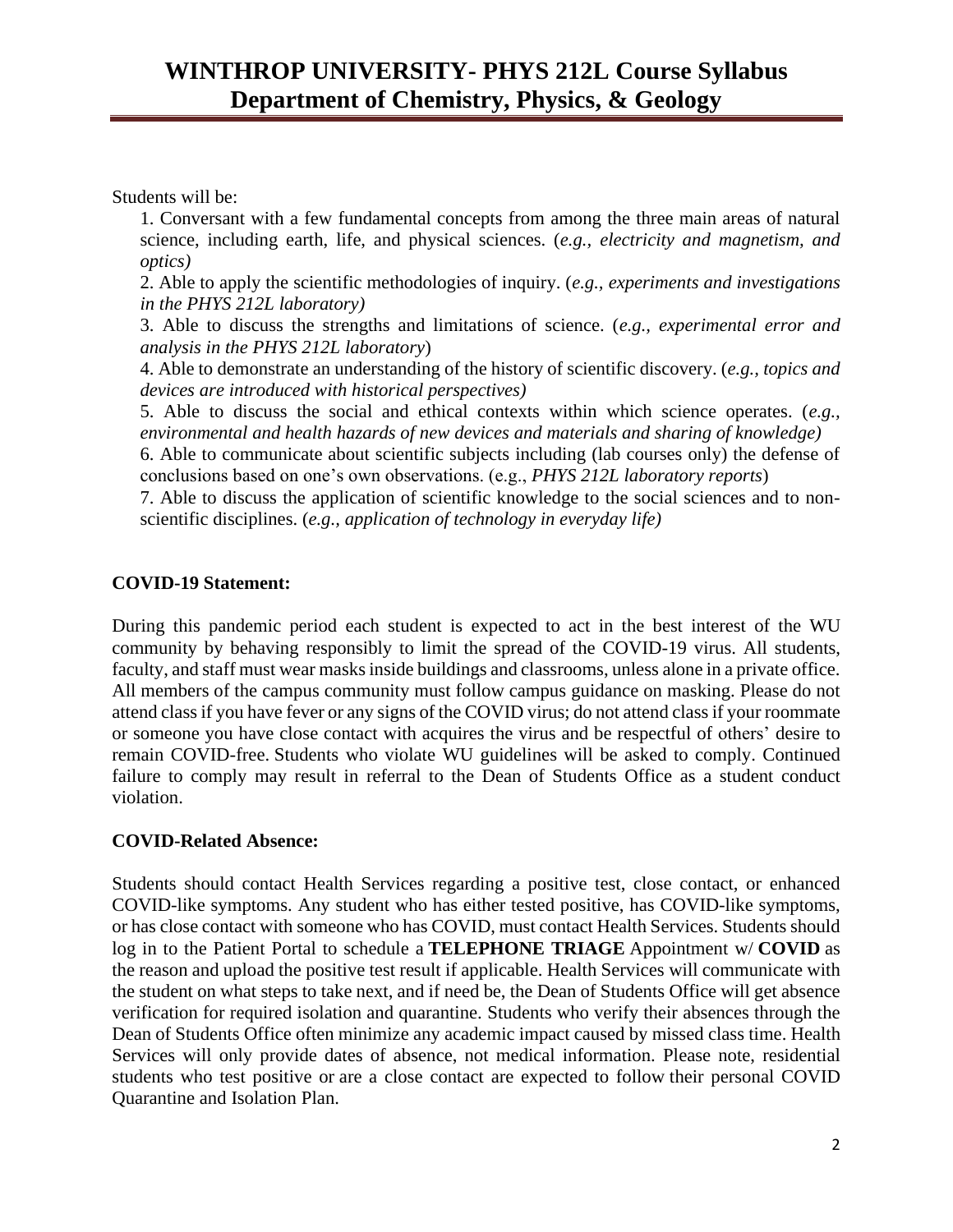#### **Attendance and Participation:**

The attendance policy described in the Winthrop University undergraduate catalog will be followed. Students are encouraged to attend all the labs and to actively take part in laboratory activities.

#### **Students with Disabilities/Need of Accommodations for Access:**

Winthrop University is committed to providing access to education. If you have a condition which may adversely impact your ability to access academics and/or campus life, and you require specific accommodations to complete this course, contact the Office of Accessibility (OA) at 803-323-3290, or[,accessibility@winthrop.edu.](mailto:accessibility@winthrop.edu) Please inform me as early as possible, once you have your official notice of accommodations from the Office of Accessibility.

#### **Academic Dishonesty/Plagiarism:**

Collaboration on assignments is welcome, but please keep in mind that your final, turned-in work should be your own and not copied. However, no form of cheating/plagiarism will be tolerated in this class. If anyone is suspected of academic dishonesty, I will privately speak with them in an attempt to reach a solution to whatever the problem is. If anyone is without doubt determined to be cheating on a given assignment/test and no resolution can be offered, *negative credit will be given*. In extreme cases, the Department and/or College administration will become involved. The policy on student academic misconduct is outlined in the "**Student Conduct Code Academic Misconduct Policy**" in the online *Student Handbook*:

(http://www2.winthrop.edu/studentaffairs/handbook/StudentHandbook.pdf)

#### **Rules for the laboratory:**

- 1. You must read the web-link and the relevant materials from the textbook before the lab period and be prepared for the laboratory.
- 2. You will work in a group of two. Both partners should actively take part in collecting the data and in the experimental process.
- 3. At the end of your lab work you need to return all the laboratory equipment to the appropriate places where you took them.
- 4. You need to handle the equipment carefully, giving special attention when warranted.
- 5. When you leave the laboratory, you need to make sure the laboratory table is clean and free of any materials.
- 6. Do not miss any laboratory. **You will receive "0" for all missed laboratories**.
- 7. **Lab reports are due at the end of the lab period,** unless advised otherwise by the instructor.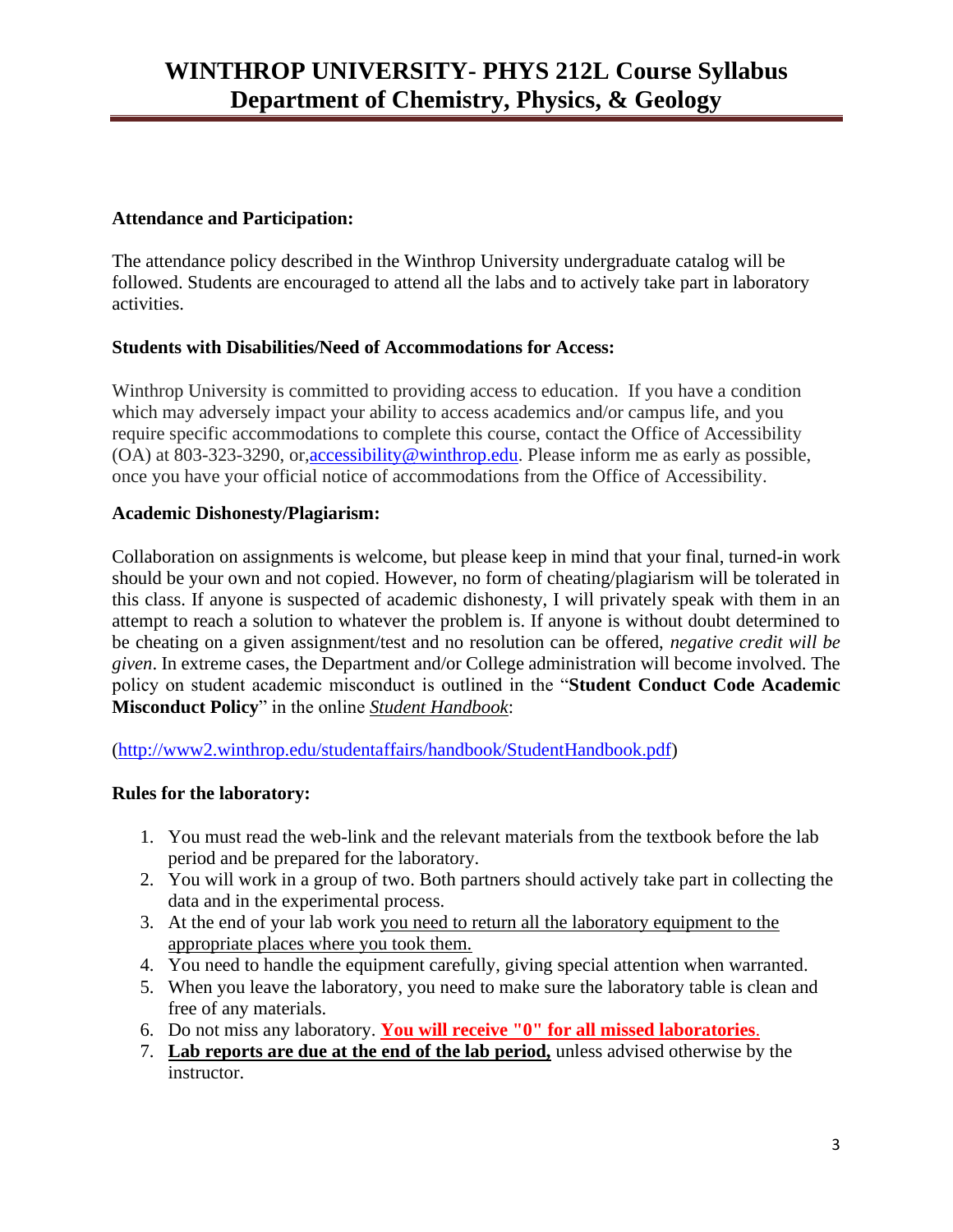## **LAB SCHEDULE**

| $\boxed{\mathbf{Lab} \ \sharp}$ | Week           | <b>Experiment</b>                   |
|---------------------------------|----------------|-------------------------------------|
| $\ 1$                           | Jan.17         | Heat (No Monday Lab-MLK day)        |
|                                 | Jan. 24        | Charge and Field                    |
| $\frac{3}{4}$                   | Jan. 31        | Resistance                          |
| $\overline{5}$                  | Feb.07         | Ohm's Law                           |
| $\overline{\mathbf{6}}$         | Feb. 14        | Capacitor                           |
| $\overline{7}$                  | Feb. 21        | <b>Meters</b>                       |
| $\overline{\mathbf{8}}$         | Feb. 28        | <b>Electromagnetic Induction</b>    |
| $\overline{9}$                  | Mar.07         | Oscilloscope                        |
| $\boxed{10}$                    | Mar. 21        | Measuring e/k                       |
| $\overline{11}$                 | <b>Mar. 28</b> | <b>Electric Motors</b>              |
| $\overline{12}$                 | Apr. 04        | <b>Spherical Mirrors and Lenses</b> |
| $\frac{1}{13}$                  | Apr. 11        | Wave Phenomena                      |
| $\overline{14}$                 | Apr. 18        | Spectra                             |
|                                 | Apr.25         | Heat (missed lab on MLK day)        |

#### **Lab Reports:**

At the completion of each lab students are required to turn in a lab report. Students may work with their partner(s) to complete most of the write-up**. A summary of the experiment needs to be included along with a conclusion on the data collected, errors and the sources of errors: You need to briefly state (don't repeat procedure) how you conducted the experiment and collected the data. You may discuss about some of the difficulties you had, errors and their possible causes, and suggestions for improvement. Describe your reasoning using physics terminology and principles.** 

Students are encouraged to be creative with their conclusions and explain whether or not their results are accurate. If the results are not close to the accepted values student are expected to give reasons for any discrepancies. The conclusion section is the part of the lab, which is the most important to check for student comprehension of the topic.